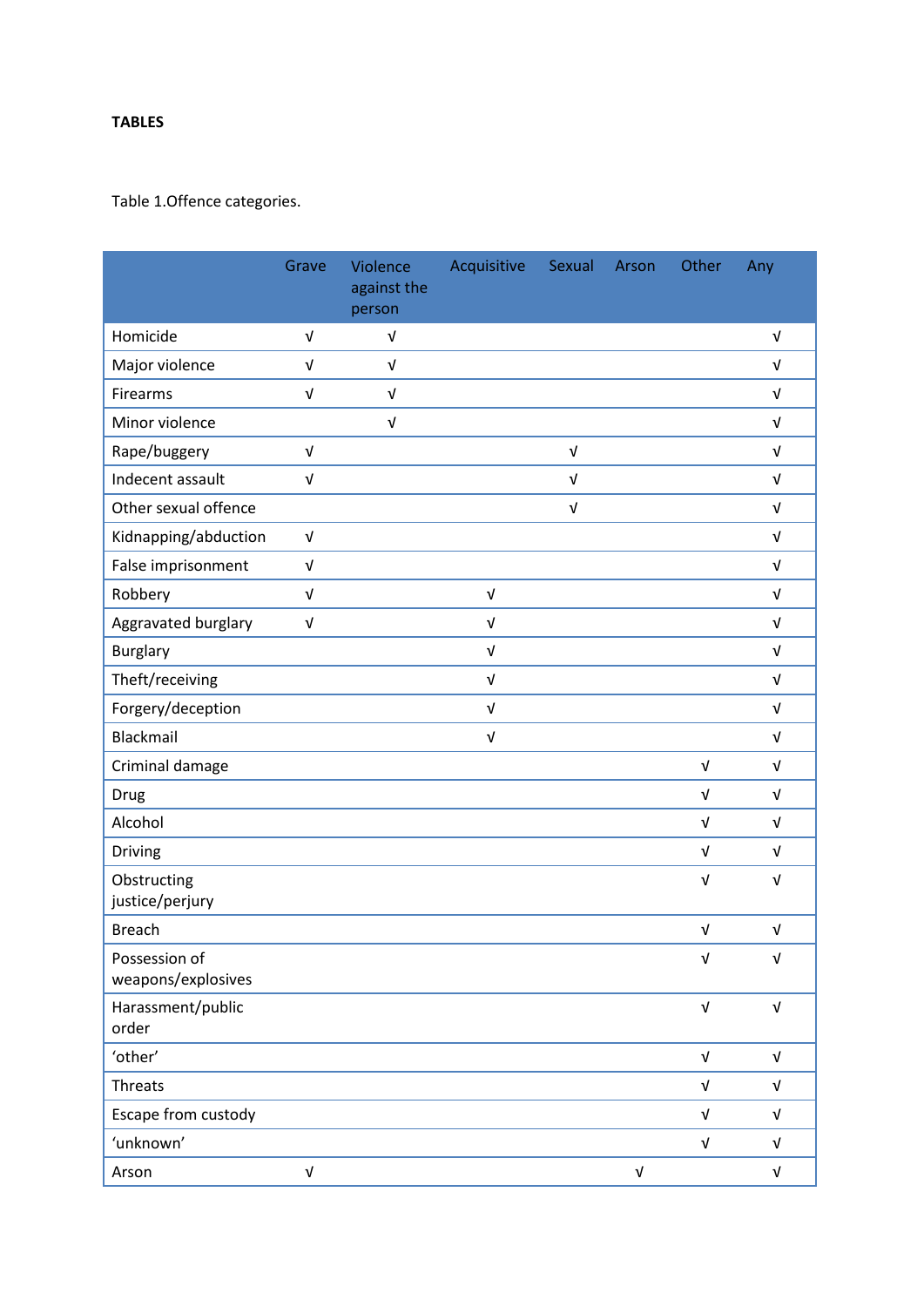Table 2. Population baseline characteristics

|                                                           | Prison              | Hospital              |  |
|-----------------------------------------------------------|---------------------|-----------------------|--|
| Age [mean, (SD, range)]                                   | 30.92 (9.54;18-61)  | 31.08 (9.32;17-62)    |  |
| Age at first conviction [mean, (SD, range)]               | 17.15 (7.53, 8-58)  | 17.08 (5.35;8.9-42.4) |  |
| Ethnicity [N (%)]                                         |                     |                       |  |
| White                                                     | 100 (80.65)         | 84 (67,80)            |  |
| <b>Black</b>                                              | 16 (12.90)          | 33 (26.60)            |  |
| Any other                                                 | 6(4.84)             | 5(4.00)               |  |
| Missing                                                   | 2(1.61)             | 2(1.60)               |  |
| <b>Clinical characteristics [N(%)]</b>                    |                     |                       |  |
| <b>Diagnosis of psychotic illness</b>                     |                     |                       |  |
| Schizophrenia                                             | 91 (73.39)          | 112 (90.32)           |  |
| Delusional disorder                                       | 31 (25.00)          | 4(3.23)               |  |
| Other schizophrenia-like psychosis <sup>a</sup>           | 2(1.61)             | 8(6.45)               |  |
| <b>Comorbid conditions</b>                                |                     |                       |  |
| Diagnosis of personality disorder(s)                      | 110 (90.91%)        | 19 (15.5%)            |  |
| Condition related to drug misuse                          | 57 (47.11%)         | 23 (18.5%)            |  |
| Condition related to alcohol misuse                       | 45 (37.19)          | 4(3.2%)               |  |
| <b>Criminological characteristics</b>                     |                     |                       |  |
| History of convictions                                    |                     |                       |  |
| Grave                                                     | 28 (22.58)          | 29 (23.39)            |  |
| Violence against the person                               | 42 (33.87)          | 30 (24.19)            |  |
| Acquisitive conviction                                    | 54 (43.55)          | 32 (25.81)            |  |
| Sexual                                                    | 2(1.61)             | 2(1.61)               |  |
| Arson                                                     | 2(1.61)             | 0(0.00)               |  |
| Other                                                     | 79 (63.71)          | 40 (32.26)            |  |
| Total grave Offences <sup>b</sup> [mean, (SD, range)]     | $6.06(4.14, 1-19)$  | 3.15 (3.34, 0-22)     |  |
| Total non-grave offences <sup>b</sup> [mean, (SD, range)] | 26.32 (32.05,0-207) | 12.76 (11.42, 0-51)   |  |
|                                                           |                     |                       |  |

<sup>a</sup> Includes psychotic disorders due to substances (substance induced psychotic disorder) and unspecified psychosis

**b** Includes index offence; excludes absolute discharges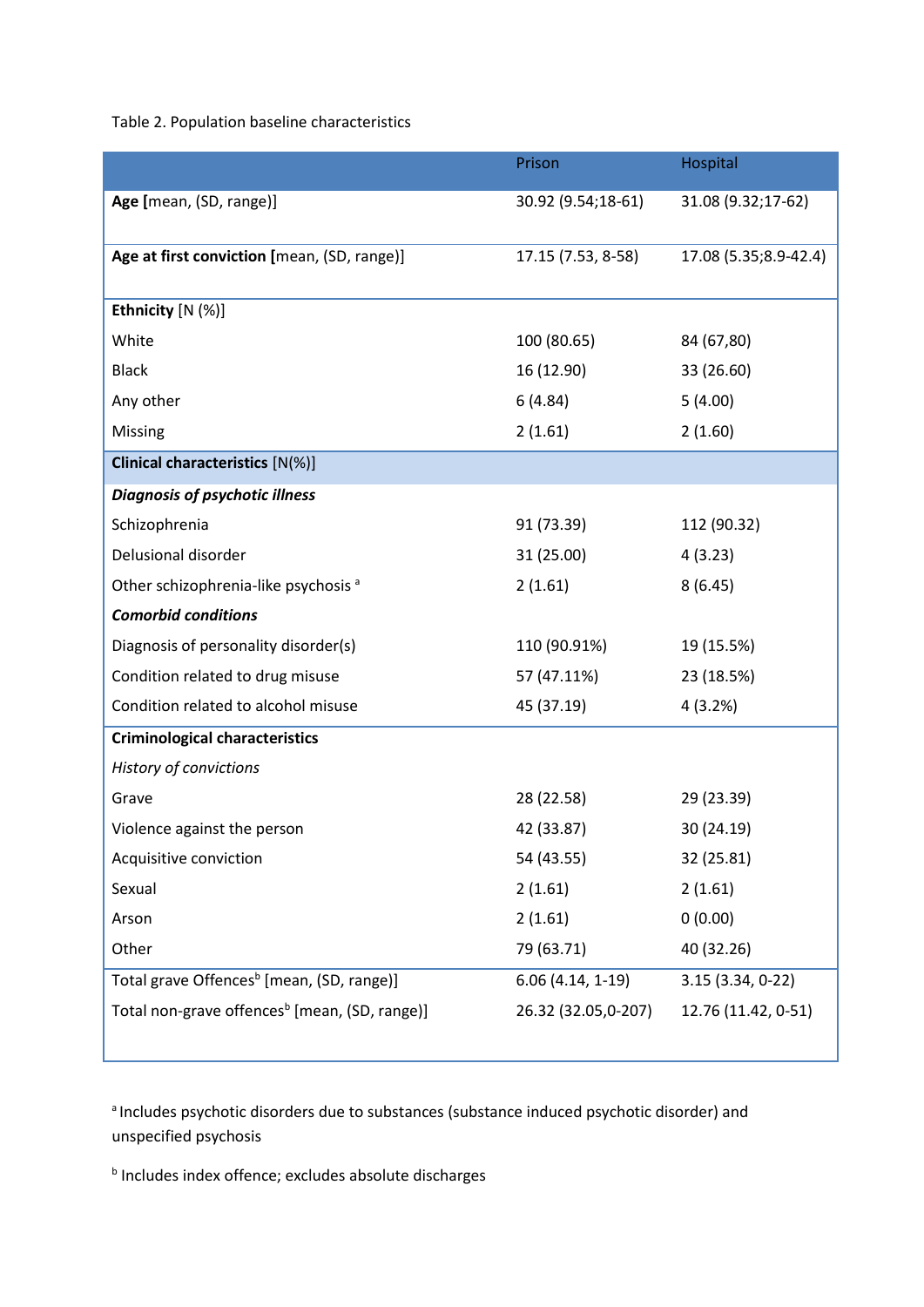Table 3.Comparisons between prison cases and hospital controls for different crime outcomes.

|                                                  | Prison<br>N(%) | Hospital<br>N(%) |
|--------------------------------------------------|----------------|------------------|
| Cases with a conviction (any offence) $-1$ year  | 40 (32.26)     | $21(16.94)$ **   |
| Cases with a conviction (any offence) $-2$ years | 63 (51.22)     | 40 (32.26)**     |
| Cases with a conviction (any offence) $-3$ years | 74 (60.16)     | 45 (36.29)**     |
| Median weeks to first offence                    | 98.5           | 258***           |
| Cases with a grave conviction $-1$ year          | 7(5.65)        | 7(5.65)          |
| Cases with a grave conviction $-2$ years         | 14 (11.29)     | 11 (8.87)        |
| Cases with a grave conviction $-3$ years         | 24 (19.35)     | 22 (17.74)       |
| Median weeks to first grave offence              | 264.5          | 359.5            |
| Cases with a violent conviction $-1$ year        | 11(8.87)       | 9(7.26)          |
| Cases with a violent conviction $-2$ years       | 21 (16.94)     | 13 (10.48)       |
| Cases with a violent conviction $-3$ years       | 28 (22.58)     | 25 (20.16)       |
| Median weeks to first violent offence            | 253.0          | 356.5**          |
| Cases with an acquisitive conviction $-1$ year   | 15(12.10)      | 12 (9.68)        |
| Cases with an acquisitive conviction $-2$ years  | 33 (26.61)     | 22 (17.74)       |
| Cases with an acquisitive conviction $-3$ years  | 40 (32.26)     | $27(21.77)^*$    |
| Median weeks to first acquisitive offence        | 243.0          | 351.5***         |
| Cases with "other" conviction $-1$ year          | 30 (24.19)     | 14 (11.29)**     |
| Cases with "other" conviction $-2$ years         | 50 (40.32)     | $27(21.77)$ **   |
| Cases with "other" conviction $-3$ years         | 65 (52.42)     | 34 (27.42) ***   |
| Median weeks to first "other" offence            | 143.0          | 336.5***         |

Note: \* P<0.05, \*\* P<0.01, \*\*\* P<0.001